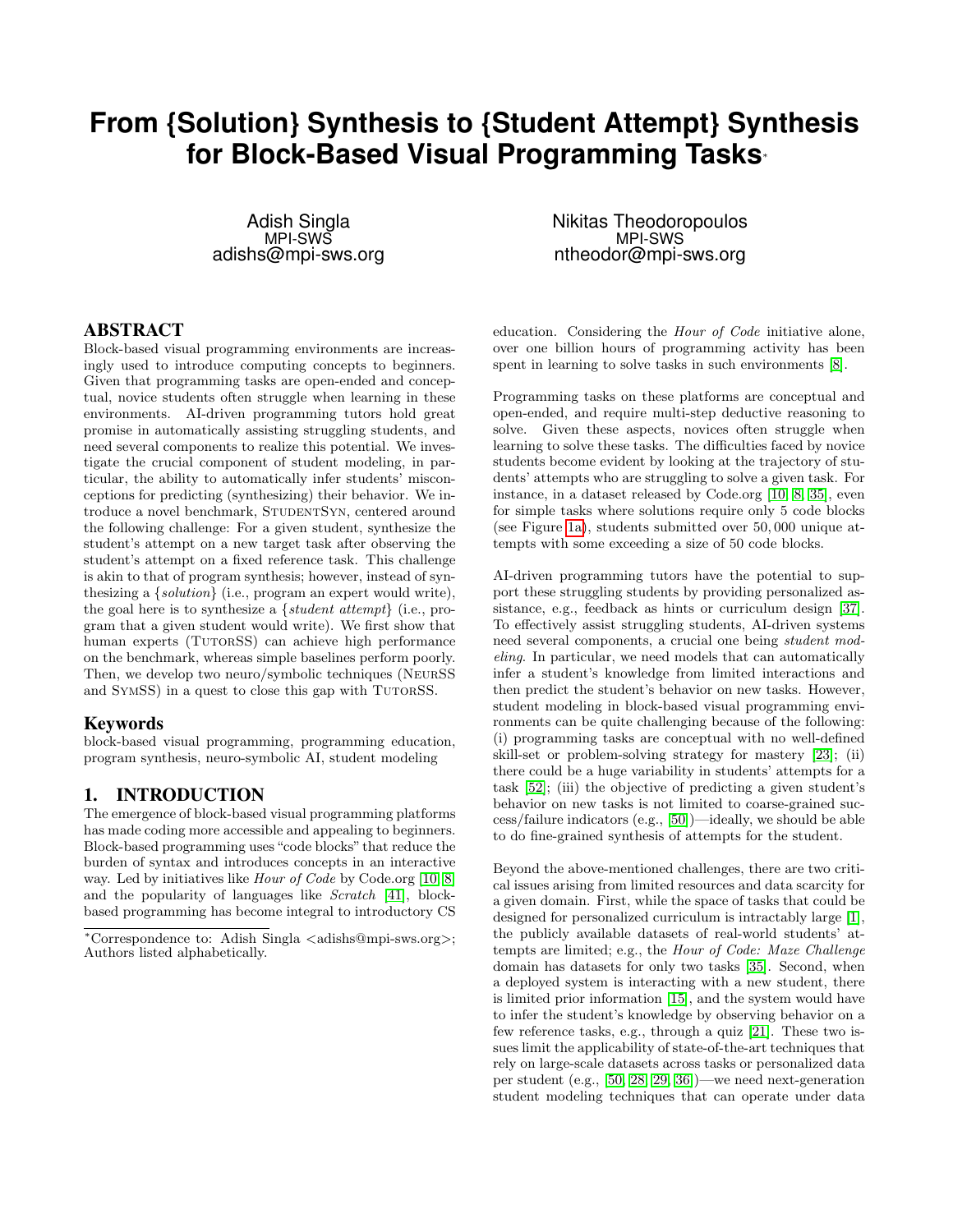<span id="page-1-0"></span>

(a) Reference task  $T^{18}$  with solution code and datasets (b) stu's attempt for  $T^{18}$ <sup>18</sup> (c) Target task  $T^{18x}$ (d) stu's attempt for  $T^{18x}$ 

Figure 1: Illustration of our problem setup and objective for the task Maze#18 in the *Hour of Code: Maze* [\[9\]](#page-6-8) by Code.org [\[8\]](#page-6-1). As explained in Section [2.2,](#page-2-0) we consider three distinct phases in our problem setup to provide a conceptual separation in terms of information and computation available to a system. (a) In the first phase, we are given a reference task  $T^{18}$  along with its solution code  $C_{T^{18}}^{\star}$  and data resources (e.g., a real-world dataset of different students' attempts); reference tasks are fixed and the system can use any computation a priori. (b) In the second phase, the system interacts with a student, namely stu, who attempts the reference task  $T^{18}$  and submits a code, denoted as  $C_{T^{18}}^{stu}$ . (c, d) In the third phase, the system seeks to synthesize the student stu's behavior on a target task  $T^{18x}$ , i.e., a program that stu would write if the system would assign  $T^{18x}$  to the student. Importantly, the target task  $T^{18x}$  is not available a priori and this synthesis process would be done in real-time.

scarcity and limited observability. To this end, this paper focuses on the following question: For a given student, can we synthesize the student's attempt on a new target task after observing the student's attempt on a fixed reference task?

### 1.1 Our Approach and Contributions

Figure [1](#page-1-0) illustrates this synthesis question for a scenario in the Hour of Code: Maze Challenge [\[9\]](#page-6-8) by Code.org [\[8\]](#page-6-1). This question is akin to that of program synthesis [\[20\]](#page-6-9); however, instead of synthesizing a {solution} (i.e., program an expert would write), the goal here is to synthesize a {student attempt} (i.e., program that a given student would write). This goal of synthesizing student attempts, and not just solutions, requires going beyond state-of-the-art program synthesis techniques [\[3,](#page-6-10) [4,](#page-6-11) [25\]](#page-6-12); crucially, we also need to define appropriate metrics to quantitatively measure the performance of different techniques. Our main contributions are:

- (1) We formalize the problem of synthesizing a student's attempt on target tasks after observing the student's behavior on a fixed reference task. We introduce a novel benchmark, STUDENTSYN, centered around the above synthesis question, along with generative/discriminative performance measures for evaluation.
- $(2)$  We showcase that human experts (TUTORSS) can achieve high performance on STUDENTSYN, whereas simple baselines perform poorly.
- (3) We develop two techniques inspired by neural (NeurSS) and symbolic (SymSS) methods, in a quest to close the gap with human experts (TUTORSS).

We provide additional details and results in the longer version of the paper [\[47\]](#page-7-6). We will also publicly release the benchmark and implementations to facilitate future research.

# 1.2 Related Work

Student modeling. For close-ended domains like vocabulary learning ([\[42,](#page-7-7) [36,](#page-7-5) [22\]](#page-6-13)) and Algebra problems ([\[12,](#page-6-14) [40,](#page-7-8) [43\]](#page-7-9)), the skills or knowledge components for mastery are typically well-defined and we can use *Knowledge Tracing* techniques to model a student's knowledge state over time [\[11,](#page-6-15) [33\]](#page-7-10). These modeling techniques, in turn, allow us to provide feedback, predict solution strategies, or infer/quiz a student's knowledge state [\[40,](#page-7-8) [21,](#page-6-5) [43\]](#page-7-9). Open-ended domains pose unique challenges to directly apply these techniques

(see [\[23\]](#page-6-2)); however, there has been some progress in this direction. In recent works [\[28,](#page-6-6) [29\]](#page-6-7), models have been proposed to predict human behavior in chess for specific skill levels and to recognize the behavior of individual players. Along these lines, [\[7\]](#page-6-16) introduced methods to perform early prediction of struggling students in open-ended interactive simulations. There has also been work on student modeling for block-based programming, e.g., clustering-based methods for misconception discovery [\[18,](#page-6-17) [44\]](#page-7-11), and deep learning methods to represent knowledge and predict performance [\[50\]](#page-7-4).

AI-driven systems for programming education. There has been a surge of interest in developing AI-driven systems for programming education, and in particular, for block-based programming domains [\[37,](#page-7-2) [38,](#page-7-12) [51\]](#page-7-13). Existing works have studied various aspects of intelligent feedback, for instance, providing next-step hints when a student is stuck [\[35,](#page-7-1) [53,](#page-7-14) [31,](#page-6-18) [15\]](#page-6-4), giving data-driven feedback about a student's misconceptions [\[45,](#page-7-15) [34,](#page-7-16) [39,](#page-7-17) [52\]](#page-7-3), or generating/recommending new tasks [\[2,](#page-6-19) [1,](#page-6-3) [19\]](#page-6-20). Depending on the availability of datasets and resources, different techniques are employed: using historical datasets to learn code embeddings [\[34,](#page-7-16) [31\]](#page-6-18), using reinforcement learning in zero-shot setting [\[15,](#page-6-4) [46\]](#page-7-18), bootstrapping from a small set of expert annotations [\[34\]](#page-7-16), or using expert grammars to generate synthetic training data [\[52\]](#page-7-3).

Neuro-symbolic program synthesis. Our approach is related to program synthesis, i.e., automatically constructing programs that satisfy a given specification [\[20\]](#page-6-9). The usage of deep learning models for program synthesis has resulted in significant progress in a variety of domains including string transformations [\[16,](#page-6-21) [14,](#page-6-22) [32\]](#page-7-19), block-based visual programming [\[3,](#page-6-10) [4,](#page-6-11) [13,](#page-6-23) [48\]](#page-7-20), and competitive programming [\[25\]](#page-6-12). Program synthesis has also been used to learn compositional symbolic rules and mimic abstract human learning [\[30,](#page-6-24) [17\]](#page-6-25).

# 2. PROBLEM SETUP

Next, we introduce definitions and formalize our objective.

### 2.1 Preliminaries

The space of tasks. We define the space of tasks as T; in this paper,  $\mathbb T$  is inspired by the popular *Hour of Code: Maze* Challenge [\[9\]](#page-6-8) from Code.org [\[8\]](#page-6-1); see Figure [1a.](#page-1-0) We define a task  $T \in \mathbb{T}$  as a tuple  $(T_{vis}, T_{store}, T_{size})$ , where  $T_{vis}$  denotes a visual puzzle,  $T_{\text{store}}$  the available block types, and Tsize the maximum number of blocks allowed in the solution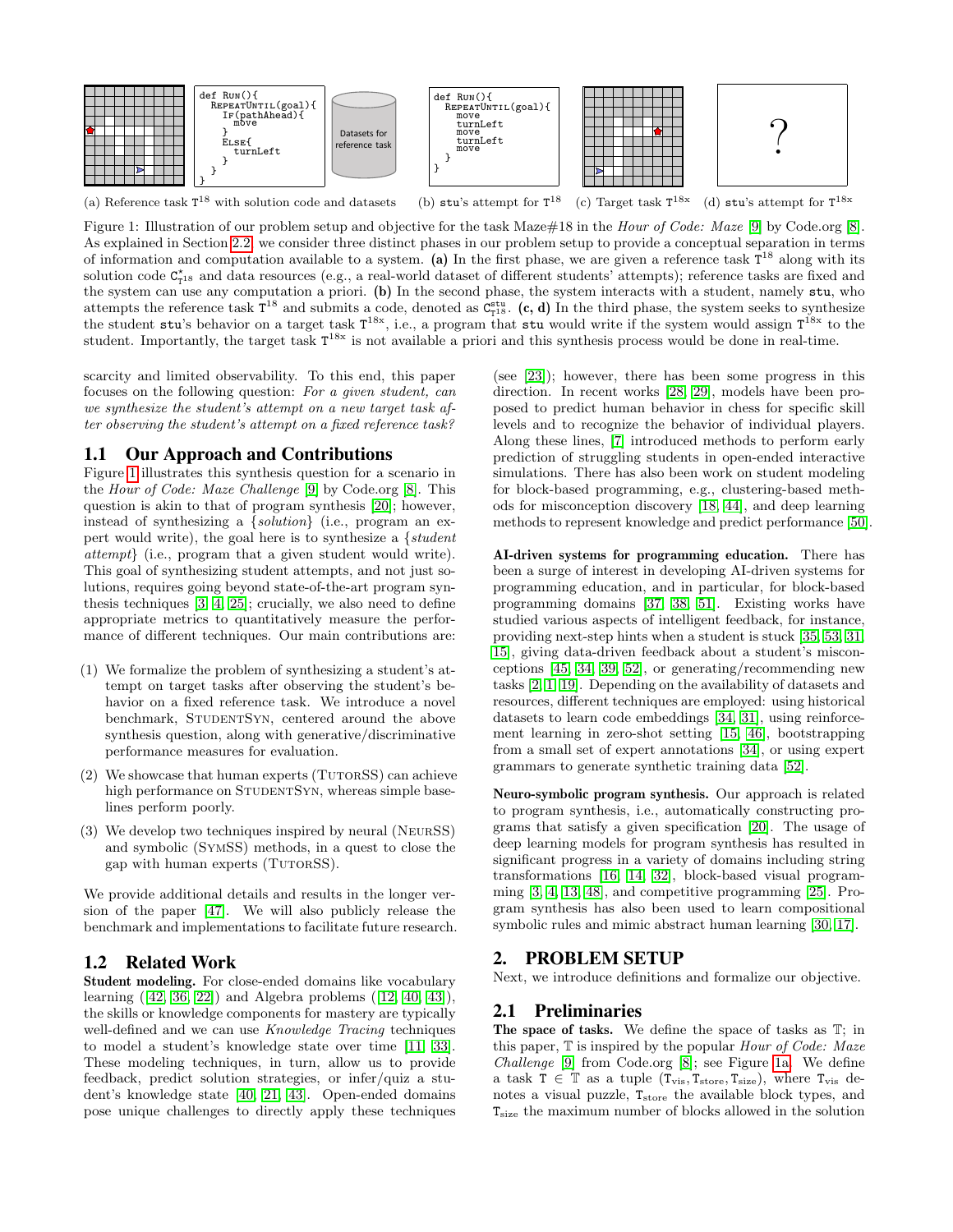code. The task T in Figure [1a](#page-1-0) corresponds to Maze#18 in the Hour of Code: Maze Challenge [\[9\]](#page-6-8), and has been studied in a number of prior works [\[35,](#page-7-1) [15,](#page-6-4) [1\]](#page-6-3).

The space of codes. We define the space of all possible codes as  $\mathbb C$  and represent them using a *Domain Specific Language* (DSL) [\[20\]](#page-6-9). In particular, for codes relevant to tasks consid-ered in this paper, we use a DSL from [\[1\]](#page-6-3). A code  $C \in \mathbb{C}$  has the following attributes:  $C_{\text{blocks}}$  is the set of types of code blocks used in  $\mathsf{C}, \mathsf{C}_{\text{size}}$  is the number of code blocks used, and  $C_{\text{depth}}$  is the depth of the *Abstract Syntax Tree* of C.

Solution code and student attempt. For a given task T, a solution code  $C^{\star}_{T} \in \mathbb{C}$  should solve the visual puzzle; additionally, it can only use the allowed types of code blocks (i.e.,  $C_{\text{blocks}} \subseteq T_{\text{store}}$ ) and should be within the specified size threshold (i.e.,  $C_{size} \leq T_{size}$ ). We note that a task  $T \in \mathbb{T}$  may have multiple solution codes; in this paper, we typically refer to a single solution code that is provided as input. A student attempt for a task T refers to a code that is being written by a student (including incorrect or partial codes). A student attempt could be any code  $C \in \mathbb{C}$  as long as it uses the set of available types of code blocks (i.e.,  $C_{\text{blocks}} \subseteq T_{\text{store}}$ ).

# <span id="page-2-0"></span>2.2 Objective

Distinct phases. To formalize our objective, we introduce three distinct phases in our problem setup that provide a conceptual separation in terms of information and computation available to a system. More concretely, we have:

- (1) Reference task  $T^{\text{ref}}$ : We are given a reference task  $T^{\text{ref}}$ for which we have real-world datasets of different students' attempts as well as access to other data resources. Reference tasks are fixed and the system can use any computation a priori (e.g., compute code embeddings).
- (2) Student stu attempts  $T^{\text{ref}}$ : The system interacts with a student, namely stu, who attempts the reference task  $T^{\text{ref}}$ and submits a code, denoted as  $C_{\text{rref}}^{\text{stu}}$ . At the end of this phase, the system has observed  $stu's$  behavior on  $T^{\text{ref}}$  and we denote this observation by the tuple  $(T^{\text{ref}}, C^{\text{stu}}_{T^{\text{ref}}})$ .<sup>[1](#page-2-1)</sup>
- (3) Target task  $T<sup>tar</sup>$ : The system seeks to synthesize the student stu's behavior on a target task  $T<sup>tar</sup>$ . Importantly, the target task  $T<sup>tar</sup>$  is not available a priori and this synthesis process would be done in real-time, possibly with constrained computational resources. Furthermore, the system may have to synthesize the stu's behavior on a large number of different target tasks from the space T (e.g., to personalize the next task in a curriculum).<sup>[2](#page-2-2)</sup>

Granularity level of our objective. There are several different granularity levels at which we can predict the student stu's behavior for  $T<sup>tar</sup>$ , including: (a) a coarse-level binary prediction of whether stu will successfully solve  $T^{\text{tar}}$ , (b) a medium-level prediction about stu's behavior w.r.t. to a predefined feature set (e.g., labelled misconceptions); (c) a fine-level prediction in terms of synthesizing  $C_{\text{t}}^{\text{stu}}$ , i.e., a program that stu would write if the system would assign

T<sup>tar</sup> to the student. In this work, we focus on this fine-level, arguably also the most challenging, synthesis objective.

Performance evaluation. So far, we have concretized the synthesis objective; however, there is still a question of how to quantitatively measure the performance of a technique set out to achieve this objective. The key challenge stems from the open-ended and conceptual nature of programming tasks. Even for seemingly simple tasks such as in Figure [1a,](#page-1-0) the students' attempts can be highly diverse, thereby making it difficult to detect a student's misconceptions from observed behaviors; moreover, the space of misconceptions itself is not clearly understood. To this end, we begin by designing a benchmark to quantitatively measure the performance of different techniques w.r.t. our objective.

# 3. BENCHMARK

In this section, we introduce our benchmark, STUDENTSYN.

# 3.1 STUDENTSYN: Data Curation

We begin by curating a synthetic dataset for the benchmark, designed to capture different scenarios of the three distinct phases mentioned in Section [2.2.](#page-2-0) In particular, each scenario corresponds to a 4-tuple  $(T^{\text{ref}}, C^{\text{stu}}_{T^{\text{ref}}}, T^{\text{tar}}, C^{\text{stu}}_{T^{\text{tar}}})$ , where  $C^{\text{stu}}_{T^{\text{ref}}}$  (observed by the system) and  $C^{\text{stu}}_{T^{\text{tar}}}$  (to be synthesized by the system) correspond to a student stu's attempts.

Reference and target tasks. We select two reference tasks for this benchmark, namely  $T^4$  and  $T^{18}$ —they correspond to Maze#4 and Maze#18 in the Hour of Code: Maze Challenge [\[9\]](#page-6-8). These tasks have been studied in a number of prior works [\[35,](#page-7-1) [15,](#page-6-4) [1\]](#page-6-3) because of the availability of largescale datasets of students' attempts. For each reference task, we manually create three target tasks—Figure [2b](#page-3-0) illustrates target tasks for  $T^{18}$ ; the target tasks for  $T^4$  can be found in the longer version of the paper [\[47\]](#page-7-6). These target tasks are similar to the corresponding reference task in a sense that the set of available block types is same and the nesting structure of programming constructs in solution codes is same.

Types of students' behaviors and students' attempts. For a given reference-target task pair  $(T^{\text{ref}}, T^{\text{tar}})$ , next we seek to simulate a student stu to create stu's attempts  $C_{\text{rref}}^{\text{stu}}$ and  $C_{\text{rtar}}^{\text{stu}}$ . We begin by identifying a set of salient students' behaviors and misconceptions for reference tasks  $T^4$ and T <sup>18</sup> based on students' attempts observed in the realworld dataset of [\[35\]](#page-7-1). In this benchmark, we select 6 types of students' behaviors for each reference task—Figure [2c](#page-3-0) highlights the 6 selected types for  $T^{18}$ ; the 6 selected types for  $T^4$ can be found in the longer version of the paper  $[47]$ .<sup>[3](#page-2-3)</sup> For a given pair  $(T^{\text{ref}}, T^{\text{tar}})$ , we first simulate a student stu by associating this student to one of the 6 types, and then manually create stu's attempts  $C_{\text{rref}}^{\text{stu}}$  and  $C_{\text{rtar}}^{\text{stu}}$ . For a given scenario  $(T^{\rm ref}, C^{\rm stu}_{T^{\rm ter}}, T^{\rm tar}, C^{\rm stu}_{T^{\rm tar}}),$  the attempt  $C^{\rm stu}_{T^{\rm tar}}$  is not observed and serves as a *ground truth* for evaluation purposes; henceforth, we interchangeably write a scenario as  $(T^{\text{ref}}, C^{\text{stu}}_{T^{\text{ref}}}, T^{\text{tar}}, ?)$ .

Total scenarios. We create 72 scenarios  $(T^{ref}, C^{stu}_{T^{ref}}, T^{tar}, C^{stu}_{T^{tar}})$ in the benchmark corresponding to (i) 2 reference tasks, (ii) 3 target tasks per reference task, (iii) 6 types of students' behaviors per reference task, and (iv) 2 students per type.

<span id="page-2-1"></span><sup>&</sup>lt;sup>1</sup>In practice, the system might have more information, e.g., the whole trajectory of edits leading to  $C_{\text{rref}}^{\text{stu}}$ .

<span id="page-2-2"></span><sup>&</sup>lt;sup>2</sup>Even though the *Hour of Code: Maze Challenge* [\[9\]](#page-6-8) has only 20 tasks, the space T is intractably large and new tasks can be generated, e.g., for providing feedback [\[1\]](#page-6-3).

<span id="page-2-3"></span> ${}^{3}\mathrm{We}$  note that, in real-world settings, the types of students' behaviors and their attempts have a much larger variability and complexities with a long-tail distribution.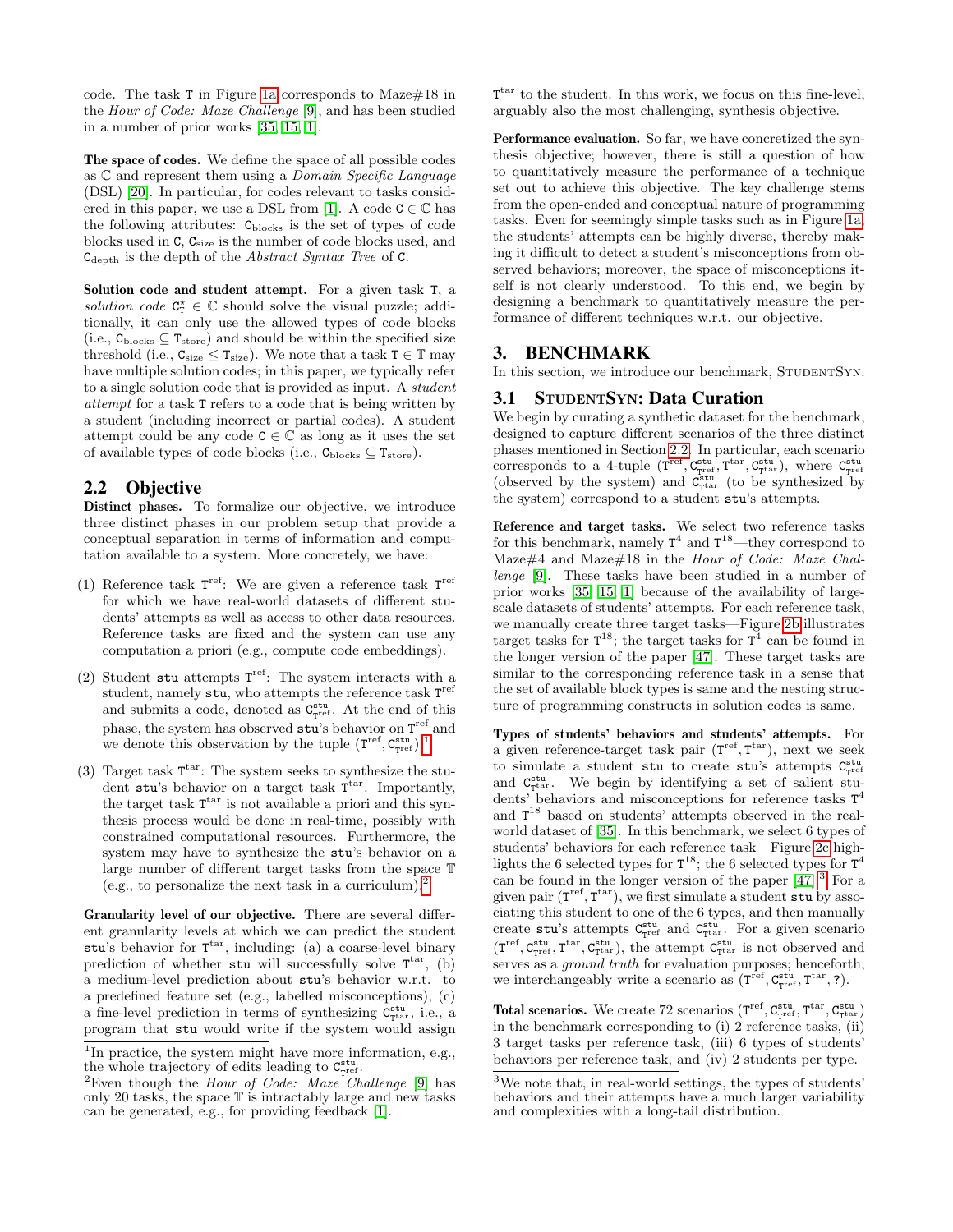<span id="page-3-0"></span>

(c) Example codes (i)–(vi) corresponding to six types of students' behaviors when attempting  $T^{18}$ , each capturing different misconceptions

Figure 2: Illustration of the key elements of the STUDENTSYN benchmark for the reference task  $T^{18}$  shown in (a)—same as in Figure [1a.](#page-1-0) (b) Shows three target tasks associated with  $T^{18}$ ; these target tasks are similar to  $T^{18}$  in a sense that the set of available block types is same as  $T_{\text{store}}^{18}$  and the nesting structure of programming constructs in solution codes is same as in  $C_{T^{18}}^{\star}$ . (c) Shows example codes corresponding to six types of students' behaviors when attempting  $T^{18}$ , each capturing a different misconception as follows: (i) confusing left/right directions when turning or checking conditionals, (ii) following one of the wrong path segments, (iii) misunderstanding of IfElse structure functionality and writing the same blocks in both the execution branches, (iv) ignoring the IfElse structure when solving the task, (v) ignoring the While structure when solving the task, (vi) attempting to solve the task by using only the basic action blocks in {turnLeft, turnRight, move}.

<span id="page-3-2"></span>

Figure 3: Illustration of the generative and discriminative objectives in the STUDENTSYN benchmark for the scenario shown in Figure [1.](#page-1-0) For the generative objective, the goal is to synthesize the student  $stu's$  behavior on the target task  $T^{18x}$ , i.e., a program that stu would write if the system would assign  $T^{18x}$  to the student. For the discriminative objective, the goal is to choose one of the ten codes, shown as options  $(a)$ –(j), that corresponds to the student stu's attempt. For each scenario, ten options are created systematically as discussed in Section [3.2;](#page-3-1) in this illustration, option (a) corresponds to the solution code  $C_{T^{18x}}^*$  for the target task and option (e) corresponds to the student stu's attempt as designed in the benchmark.

### <span id="page-3-1"></span>3.2 STUDENTSYN: Performance Measures

We introduce two performance measures to capture our synthesis objective. Our first measure, namely generative performance, is to directly capture the quality of fine-level synthesis of the student stu's attempt—this measure requires a human-in-the-loop evaluation. To further automate the evaluation process, we then introduce a second performance measure, namely *discriminative performance*.

Generative performance. As a generative performance measure, we introduce a 4-point Likert scale to evaluate the quality of synthesizing  $stu's$  attempt  $C_{\text{t}}^{\text{stu}}$  for a scenario  $(T^{\text{ref}}, C^{\text{stu}}_{T^{\text{ref}}}, T^{\text{tar}}, ?)$ . The scale is designed to assign scores based on two factors: (a) whether the elements of the student's behavior observed in  $C_{\text{rref}}^{\text{stu}}$  are present, (b) whether the elements of the target task  $T<sup>tar</sup>$  (e.g., parts of its solution) are present. More concretely, the scores are assigned as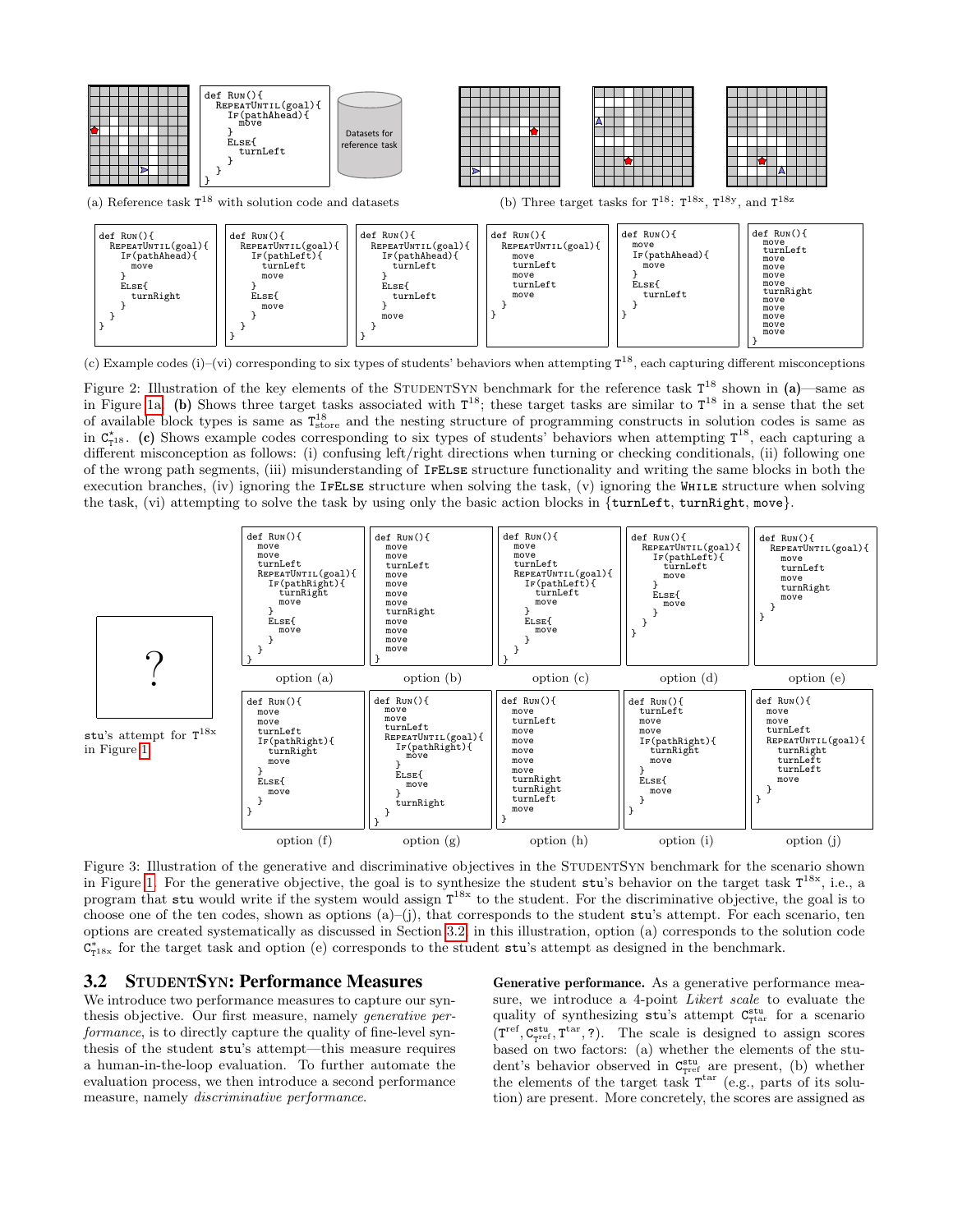follows (with higher scores being better): (i) Score 1 means the technique does not have synthesis capability; (ii) Score 2 means the synthesis fails to capture the elements of  $C_{\text{rref}}^{\text{stu}}$  and  $T<sup>tar</sup>$ ; (iii) Score 3 means the synthesis captures the elements only of  $C_{\text{Tref}}^{\text{stu}}$  or of  $T^{\text{tar}}$ , but not both; (iv) Score 4 means the synthesis captures the elements of both  $C_{\text{rref}}^{\text{stu}}$  and  $T^{\text{tar}}$ .

Discriminative performance. As the generative performance measure requires human-in-the-loop evaluation, we also introduce a disciminative performance measure based on the prediction accuracy of choosing the student attempt from a set. More concretely, given a scenario  $(T^{\text{ref}}, C^{\text{stu}}_{T^{\text{ref}}}, T^{\text{tar}}, ?)$ , the discriminative objective is to choose  $C_{\text{t}}^{\text{stu}}$  from ten candidate codes; see Figure [3.](#page-3-2) These ten options are created automatically in a systematic way and include: (a) the ground-truth  $C_{\tau_{\text{tar}}}^{\text{stu}}$ , (b) the solution code  $C_{\tau_{\text{tar}}}^{\star}$ , (c) five codes  $C_{\tau_{\text{tar}}}^{\text{stu}'}$  from the benchmark associated with other students stu' whose behavior type is different from stu, and (iv) three *randomly* constructed codes obtained by editing  $C^*_{\tau^{tar}}$ .

### <span id="page-4-0"></span>4. METHODOLOGY

In this section, we design different techniques for the benchmark STUDENTSYN. First, we consider a few simple baselines for the discriminative-only objective (RANDD, EDITD, EDITEMBD). Next, we develop our two main techniques inspired by neural/symbolic methods (NeurSS, SymSS). Finally, we propose performance evaluation of human experts (TutorSS). Table [1](#page-5-0) illustrates how these techniques differ in required inputs and domain knowledge. Below, we provide a brief overview of these techniques; we refer the reader to the longer version of the paper for full details [\[47\]](#page-7-6).

Simple baselines. As a starting point, we consider simple baselines for the discriminative-only objective; they do not have synthesis capability. Our first baseline RANDD simply chooses a code from the 10 options at random. Our next two baselines, EDITD and EDITEMBD, are defined through a distance function  $D_{T^{ref}}(C, C')$  that quantifies a notion of distance between any two codes  $C, C'$  for a fixed reference task. For a scenario  $(T^{\text{ref}}, C^{\text{stu}}_{T^{\text{ref}}}, T^{\text{tar}}, ?)$  and ten option codes, these baselines select the code  $C$  that minimizes  $\mathbf{D}_{\text{rref}}(\texttt{C},\texttt{C}_{\text{rref}}^{\texttt{stu}})$  .  $\text{EDITD}$ uses a tree-edit distance between Abstract Syntax Trees as the distance function, denoted as  $D_{\text{rref}}^{\text{edit}}$ . EDITEMBD extends EditD by considering a distance function that combines  $\mathcal{D}^{\text{edit}}_{\text{rref}}$  and a code-embedding based distance function  $\mathcal{D}^{\text{emb}}_{\text{rref}};$ in this paper, we trained code embeddings with the methodology of [\[15\]](#page-6-4) using a real-world dataset of student attempts on  $T^{\text{ref}}$ . EDITEMBD then uses a distance function as a convex combination  $(\alpha \cdot D_{\text{rref}}^{\text{edit}}(C, C') + (1 - \alpha) \cdot D_{\text{rref}}^{\text{emb}}(C, C'))$  where  $\alpha$  is optimized for each reference task separately.

Neural synthesizer NEURSS. Next, we develop our technique, NEURSS (Neural Program Synthesis for STUDENTSYN), inspired by recent advances in neural program synthesis [\[3,](#page-6-10) [4\]](#page-6-11). A neural synthesizer model takes as input a visual task T, and then sequentially synthesizes a code C by using programming tokens in  $T_{\text{store}}$ . However, our goal is not simply to synthesize a solution code for the input task T as considered in [\[3,](#page-6-10) [4\]](#page-6-11); instead, we want to synthesize attempts of a given student that the system is interacting with at realtime/deployment. To achieve this goal, NeurSS operates in three stages, where each stage is in line with a phase of our objective described in Section [2.2.](#page-2-0) At a high-level, the three stages of NeurSS are as follows: (i) In Stage-1, we are given a reference task and its solution  $(T^{\text{ref}}, C^{\star}_{T^{\text{ref}}})$ , and train a neural synthesizer model that can synthesize solutions for any task similar to  $T^{\text{ref}}$ ; (ii) In Stage-2, the system observes the student  $\texttt{stu's}$  attempt  $\texttt{C}_{\texttt{Tref}}^{\texttt{stu}}$  and initiates *continual training* of the neural synthesizer model from Stage-1 in real-time; (iii) In Stage-3, the system considers a target task  $T<sup>tar</sup>$  and uses the model from Stage-2 to synthesize  $C_{\tau^{\text{tar}}}^{\text{stu}}$ .

Symbolic synthesizer SYMSS. As we will see in experiments, NeurSS significantly outperforms the simple baselines introduced earlier; yet, there is a substantial gap in the performance of NEURSS and human experts (i.e., TUTORSS). An important question that we seek to resolve is how much of this performance gap can be reduced by leveraging domain knowledge such as how students with different behaviors (misconceptions) write codes. To this end, we develop our technique, SymSS (Symbolic Program Synthesis  $for$  STUDENTSYN), inspired by recent advances in using symbolic methods for program synthesis [\[24,](#page-6-26) [52,](#page-7-3) [1,](#page-6-3) [26\]](#page-6-27). Similar in spirit to NeurSS, SymSS operates in three stages as follows: (i) In Stage-1, we are given  $(T^{\text{ref}}, C^{\star}_{T^{\text{ref}}})$ , and design a symbolic synthesizer model using Probabilistic Context Free Grammars (PCFG) to encode how students of different behavior types  $M$  write codes for any task similar to  $T^{\text{ref}}$  [\[5,](#page-6-28) [27,](#page-6-29) [52\]](#page-7-3); (ii) In Stage-2, the system observes the student stu's attempt  $C_{\text{rref}}^{\text{stu}}$  and makes a prediction about the behavior type  $M^{\text{stu}} \in \mathcal{M}$ ; (iii) In Stage-3, the system considers a target task  $T<sup>tar</sup>$  and uses the model from Stage-1 to synthesize  $C_{\text{rtar}}^{\text{stu}}$  based on the inferred  $M^{\text{stu}}$ .

Human experts. Finally, we propose an evaluation of human experts' performance on the benchmark STUDENTSYN, and refer to this evaluation technique as TUTORSS. These evaluations are done through a web platform where an expert would provide a generative or discriminative response to a given scenario  $(T^{\text{ref}}, C^{\text{stu}}_{T^{\text{ref}}}, T^{\text{tar}}, ?)$ . In our work, TUTORSS involved participation of three independent experts for the evaluation—these experts have had experience in block-based programming and tutoring. We first carry out generative evaluations where an expert has to write the student attempt code; afterwards, we carry out discriminative evaluations where an expert would choose one of the options.

# 5. EXPERIMENTAL EVALUATION

In this section, we evaluate the performance of different techniques discussed in Section [4.](#page-4-0) Our results are summarized in Table [1](#page-5-0) and Figure [4.](#page-5-1) Below, we provide a brief overview of the evaluation procedures and results; we refer the reader to the longer version of the paper for full details [\[47\]](#page-7-6).

Generative performance. As discussed in Section [3.2,](#page-3-1) we evaluate the generative performance of a technique in the following steps: (a) a scenario  $(T^{\text{ref}}, C^{\text{stu}}_{\text{rref}}, T^{\text{tar}}, ?)$  is picked; (b) the technique synthesizes stu's attempt; (c) the generated code is scored on the 4-point Likert scale. The scoring step requires human-in-the-loop evaluation and involved an expert (different from the three experts that are part of TutorSS). Overall, each technique is evaluated for 36 unique scenarios in STUDENTSYN—we selected 18 scenarios per reference task by first picking one of the 3 target tasks and then picking a student from one of the 6 different types of behavior. The final performance results in Table [1](#page-5-0) are re-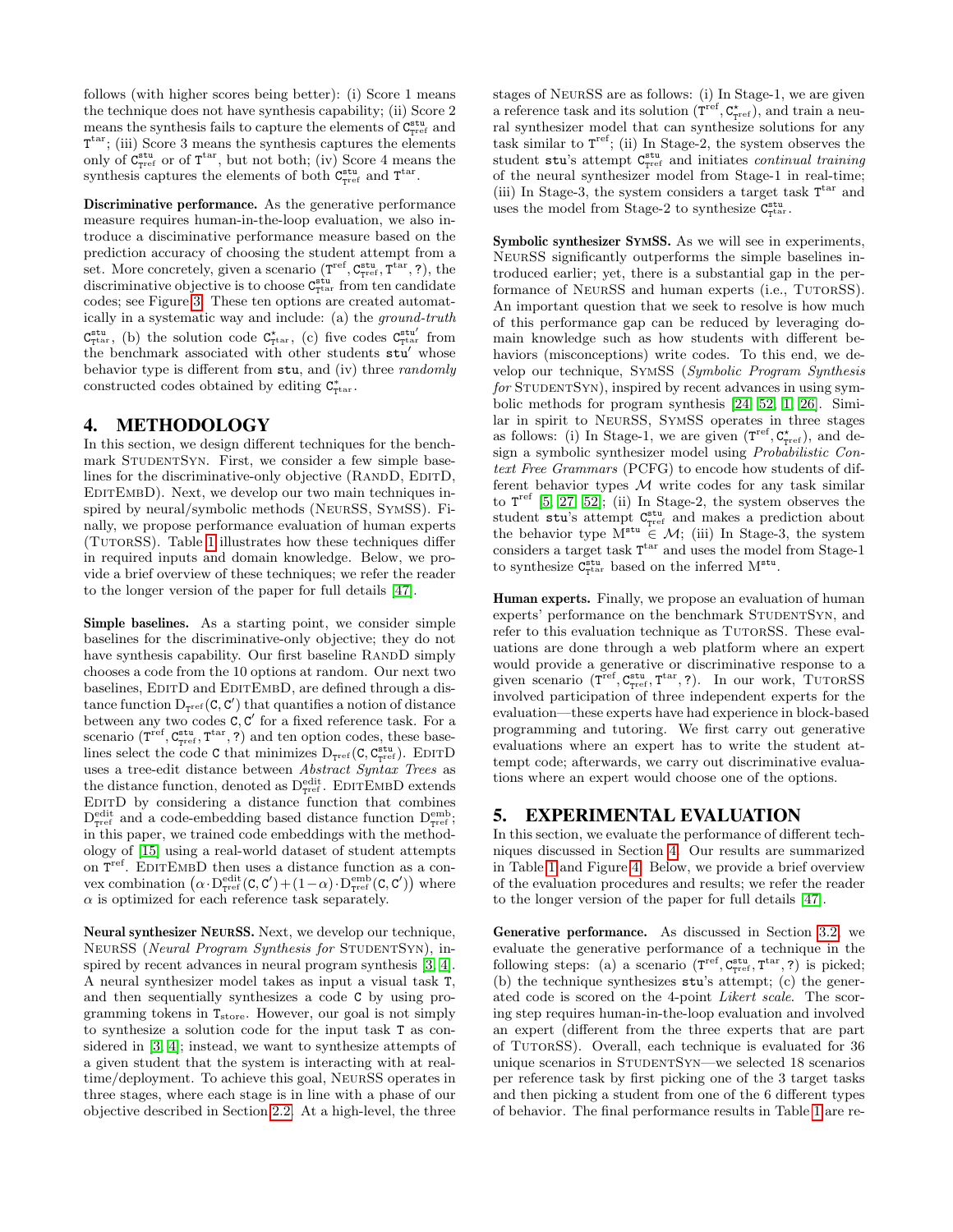<span id="page-5-0"></span>

| Method                | <b>Generative Performance</b> |          | Discriminative Performance |       | Required Inputs and Domain Knowledge                                                                      |               |       |        |                     |
|-----------------------|-------------------------------|----------|----------------------------|-------|-----------------------------------------------------------------------------------------------------------|---------------|-------|--------|---------------------|
|                       |                               | $-18$    |                            | $-18$ | Reference task Reference task Reference task Reference task Ref. task dataset: Ref. task dataset: Student |               |       | Expert | Expert              |
|                       |                               |          |                            |       | student attempts                                                                                          | similar tasks | types |        | grammars evaluation |
| RANDD <sup>I</sup>    | 1.00                          | 1.00     | 10.0                       | 10.0  |                                                                                                           |               |       |        |                     |
| Edit D <sup>1</sup>   | 1.00                          | $1.00\,$ | 31.5                       | 48.9  |                                                                                                           |               |       |        |                     |
| EDITEMBD <sup>1</sup> | 1.00                          | $1.00\,$ | 39.6                       | 48.9  |                                                                                                           |               |       |        |                     |
| NEURSS <sup>II</sup>  | 3.00                          | 2.83     | 43.8                       | 57.2  |                                                                                                           |               |       |        |                     |
| SYMSS <sup>I</sup>    | 3.78                          | 3.72     | 88.1                       | 62.1  |                                                                                                           |               |       |        |                     |
| TUTORSS <sup>I</sup>  | 3.85                          | 3.90     | 89.8                       | 85.2  |                                                                                                           |               |       |        |                     |

Table 1: This table shows results on STUDENTSYN in terms of the generative and discriminative performance measures. The columns under "Required Inputs and Domain Knowledge" highlight information used by different techniques (✗ indicates the usage of the corresponding input/knowledge). The values are in the range [1.0, 4.0] for generative performance and in the range [0.0, 100.0] for discriminative performance—higher values being better. Human experts (TUTORSS) can achieve high performance on both the measures, whereas simple baselines perform poorly. NeurSS and SymSS significantly improve upon the simple baselines; yet, there is a high gap in performance in comparison to that of human experts.

<span id="page-5-1"></span>

Figure 4: Qualitative results for the scenario in Figure [1.](#page-1-0) (a) The goal is to synthesize the student stu's behavior on the target task  $T^{18x}$ . (b) Solution code  $C_{T^{18x}}^{\star}$  for the target task. (c) Code provided in the benchmark as a possible answer for this scenario. (d, e) Codes synthesized by our techniques NEURSS and SYMSS. (f) Code provided by one of the human experts.

ported as an average across these scenarios; for TUTORSS, each of the three experts independently responded to these 36 scenarios and the final performance is averaged across experts. The simple baselines (RANDD, EDITD, EDITEMBD) have a score of 1.00 as they do not have a synthesis capability. TUTORSS achieves the highest performance; SYMSS also achieves high performance (only slightly lower than that of TutorSS)—the high performance of SymSS is expected given its knowledge about types of students in STUDENTSYN and the expert domain knowledge inherent in its design. NeurSS improves upon simple baselines, but performs worse compared to SYMSS and TUTORSS. Figure [4](#page-5-1) illustrates the codes generated by different techniques for the scenario in Figure [1—](#page-1-0)the codes by TutorSS and SymSS are highscoring w.r.t. our 4-point Likert scale; however, the code by NeurSS only captures elements of the student's behavior in  $C_{\text{rref}}^{\text{stu}}$  but misses elements of the target task  $T^{\text{tar}}$ . We provide additional details and statistical significance results w.r.t.  $\chi^2$  test [\[6\]](#page-6-30) in the longer version of the paper [\[47\]](#page-7-6).

Discriminative performance. As discussed in Section [3.2,](#page-3-1) we evaluate the discriminative performance of a technique in the following steps: (a) a discriminative instance is created with a scenario  $(T^{\text{ref}}, C^{\text{stu}}_{T^{\text{ref}}}, T^{\text{tar}}, ?)$  picked from the benchmark and 10 code options created automatically; (b) the technique chooses one of the options as stu's attempt; (c) the chosen option is scored either 100.0 when correct, or 0.0 otherwise. For all techniques except TUTORSS, we perform evaluation on a set of 720 instances (360 instances per reference task); for TUTORSS, we perform evaluation on a small set of 72 instances (36 instances per reference task), to reduce the effort for human experts. The final performance results in Table [1](#page-5-0) are reported as an average predictive accuracy across the evaluated instances; for TUTORSS, each of the three experts independently responded to the instances and the final performance is averaged across experts. Results highlight the huge performance gap between the human experts (TUTORSS) and simple baselines (RANDD, EDITD, EDITEMBD). Our proposed techniques (NEURSS) and SymSS) have substantially reduced this performance gap w.r.t. TutorSS. SymSS achieves high performance compared to simple baselines and NeurSS; moreoever, on the reference task  $T^4$ , its performance is close to that of TutorSS. The high performance of SymSS is partly due to its access to types of students in STUDENTSYN; in fact, this information is used only by SymSS and is not even available to human experts in TUTORSS (see column "Student types" in Table [1\)](#page-5-0). NeurSS outperformed simple baselines but its performance is below SymSS and TutorSS. We provide additional details and statistical significance results w.r.t. Tukey's HSD test [\[49\]](#page-7-21) in the longer version of the paper [\[47\]](#page-7-6).

# 6. CONCLUSIONS

We investigated student modeling in the context of blockbased visual programming environments, focusing on the ability to automatically infer students' misconceptions and synthesize their expected behavior. We introduced a novel benchmark, STUDENTSYN, to objectively measure the generative as well as the discriminative performance of different techniques. The gap in performance between human experts (TutorSS) and our techniques (NeurSS, SymSS) highlights the challenges in synthesizing student attempts for programming tasks. We believe that the benchmark will facilitate further research in this crucial area of student modeling for block-based visual programming environments.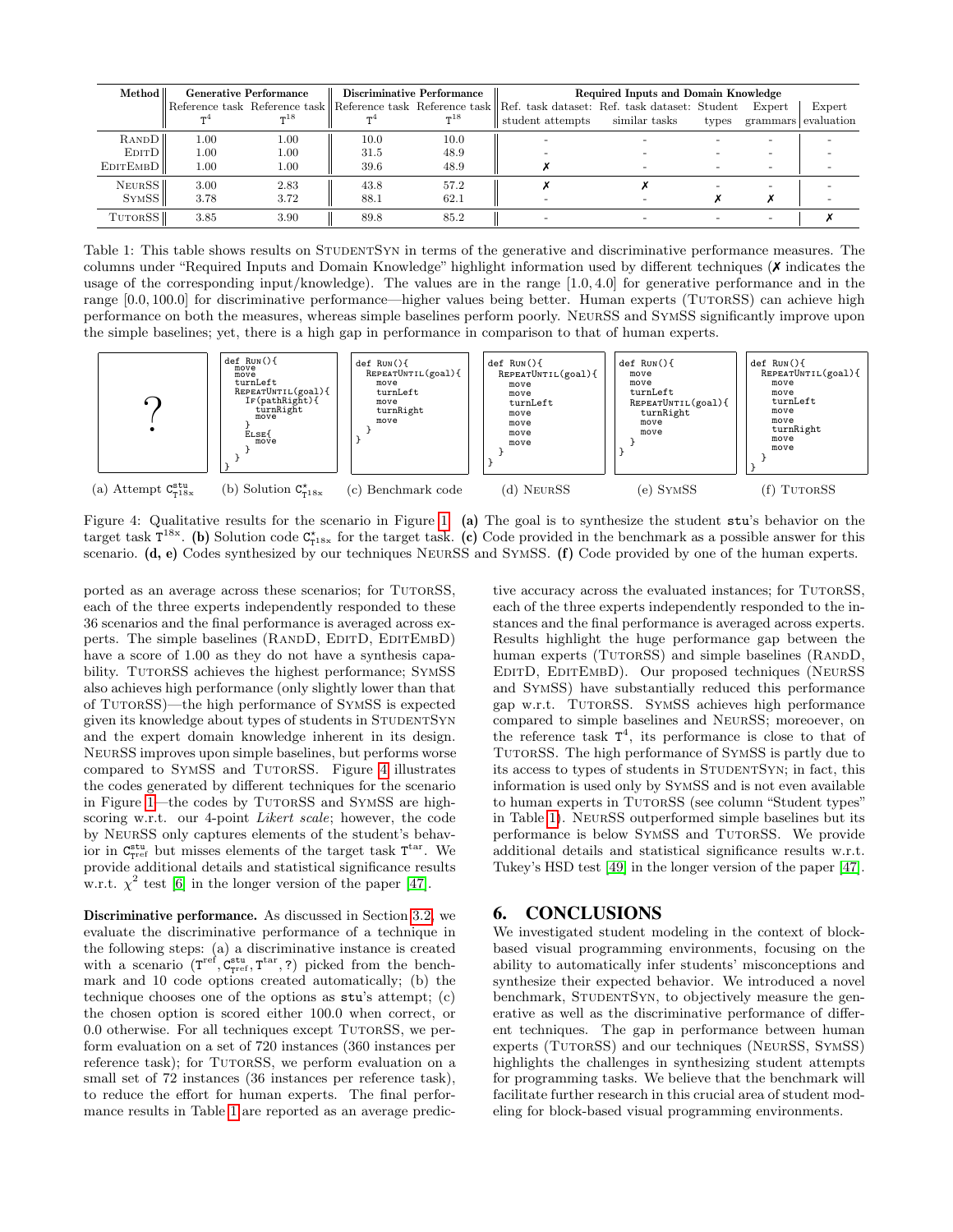### 7. ACKNOWLEDGMENTS

This work was supported in part by the European Research Council (ERC) under the Horizon Europe programme (ERC StG, grant agreement No. 101039090).

#### References

- <span id="page-6-3"></span>[1] U. Z. Ahmed, M. Christakis, A. Efremov, N. Fernandez, A. Ghosh, A. Roychoudhury, and A. Singla. Synthesizing Tasks for Block-based Programming. In NeurIPS, 2020.
- <span id="page-6-19"></span>[2] F. Ai, Y. Chen, Y. Guo, Y. Zhao, Z. Wang, G. Fu, and G. Wang. Concept-Aware Deep Knowledge Tracing and Exercise Recommendation in an Online Learning System. In EDM, 2019.
- <span id="page-6-10"></span>[3] R. Bunel, M. J. Hausknecht, J. Devlin, R. Singh, and P. Kohli. Leveraging Grammar and Reinforcement Learning for Neural Program Synthesis. In ICLR, 2018.
- <span id="page-6-11"></span>[4] X. Chen, C. Liu, and D. Song. Execution-Guided Neural Program Synthesis. In ICLR, 2019.
- <span id="page-6-28"></span>[5] N. Chomsky. On Certain Formal Properties of Grammars. Information and control, 2:137–167, 1959.
- <span id="page-6-30"></span>[6] W. G. Cochran. The  $\chi$ 2 Test of Goodness of Fit. The Annals of Mathematical Statistics, pages 315–345, 1952.
- <span id="page-6-16"></span>[7] J. Cock, M. Marras, C. Giang, and T. Käser. Early Prediction of Conceptual Understanding in Interactive Simulations. In EDM, 2021.
- <span id="page-6-1"></span>[8] Code.org. Code.org – Learn Computer Science. [https:](https://code.org/) [//code.org/](https://code.org/).
- <span id="page-6-8"></span>[9] Code.org. Hour of Code – Classic Maze Challenge. <https://studio.code.org/s/hourofcode>.
- <span id="page-6-0"></span>[10] Code.org. Hour of Code Initiative. [https://](https://hourofcode.com/) [hourofcode.com/](https://hourofcode.com/).
- <span id="page-6-15"></span>[11] A. T. Corbett and J. R. Anderson. Knowledge Tracing: Modeling the Acquisition of Procedural Knowledge. User Modeling and User-Adapted Interaction, 4(4):253–278, 1994.
- <span id="page-6-14"></span>[12] A. T. Corbett, M. McLaughlin, and K. C. Scarpinatto. Modeling Student Knowledge: Cognitive Tutors in High School and College. User Model. User Adapt. Interact., 2000.
- <span id="page-6-23"></span>[13] J. Devlin, R. Bunel, R. Singh, M. J. Hausknecht, and P. Kohli. Neural Program Meta-Induction. In NeurIPS, 2017.
- <span id="page-6-22"></span>[14] J. Devlin, J. Uesato, S. Bhupatiraju, R. Singh, A. Mohamed, and P. Kohli. Robustfill: Neural Program Learning under Noisy I/O. In D. Precup and Y. W. Teh, editors, ICML, 2017.
- <span id="page-6-4"></span>[15] A. Efremov, A. Ghosh, and A. Singla. Zero-shot Learning of Hint Policy via Reinforcement Learning and Program Synthesis. In EDM, 2020.
- <span id="page-6-21"></span>[16] K. Ellis, M. I. Nye, Y. Pu, F. Sosa, J. Tenenbaum, and A. Solar-Lezama. Write, Execute, Assess: Program Synthesis with a REPL. In NeurIPS, 2019.
- <span id="page-6-25"></span>[17] K. Ellis, C. Wong, M. I. Nye, M. Sablé-Meyer, L. Cary, L. Morales, L. B. Hewitt, A. Solar-Lezama, and J. B. Tenenbaum. Dreamcoder: Growing Generalizable, Interpretable Knowledge with Wake-Sleep Bayesian Program Learning. CoRR, abs/2006.08381, 2020.
- <span id="page-6-17"></span>[18] A. Emerson, A. Smith, F. J. Rodríguez, E. N. Wiebe, B. W. Mott, K. E. Boyer, and J. C. Lester. Cluster-Based Analysis of Novice Coding Misconceptions in Block-Based Programming. In SIGCSE, 2020.
- <span id="page-6-20"></span>[19] A. Ghosh, S. Tschiatschek, S. Devlin, and A. Singla. Adaptive Scaffolding in Block-based Programming via Synthesizing New Tasks as Pop Quizzes. In AIED, 2022.
- <span id="page-6-9"></span>[20] S. Gulwani, O. Polozov, and R. Singh. Program Synthesis. Foundations and Trends $\widehat{R}$  in Programming Languages, 2017.
- <span id="page-6-5"></span>[21] J. He-Yueya and A. Singla. Quizzing Policy Using Reinforcement Learning for Inferring the Student Knowledge State. In EDM, 2021.
- <span id="page-6-13"></span>[22] A. Hunziker, Y. Chen, O. M. Aodha, M. G. Rodriguez, A. Krause, P. Perona, Y. Yue, and A. Singla. Teaching Multiple Concepts to a Forgetful Learner. In NeurIPS, 2019.
- <span id="page-6-2"></span>[23] T. Käser and D. L. Schwartz. Modeling and Analyzing Inquiry Strategies in Open-Ended Learning Environments. Journal of AIED, 30(3):504–535, 2020.
- <span id="page-6-26"></span>[24] B. M. Lake, R. Salakhutdinov, and J. B. Tenenbaum. Human-level Concept Learning through Probabilistic Program Induction. Science, 2015.
- <span id="page-6-12"></span>[25] Y. Li, D. Choi, J. Chung, N. Kushman, J. Schrittwieser, R. Leblond, J. Keeling, F. Gimeno, A. D. Lago, T. Hubert, P. Choy, and C. de. Competition-Level Code Generation with AlphaCode. 2022.
- <span id="page-6-27"></span>[26] A. Malik, M. Wu, V. Vasavada, J. Song, M. Coots, J. Mitchell, N. D. Goodman, and C. Piech. Generative Grading: Near Human-level Accuracy for Automated Feedback on Richly Structured Problems. In EDM, 2021.
- <span id="page-6-29"></span>[27] J. C. Martin. *Introduction to Languages and the Theory* of Computation, volume 4. McGraw-Hill NY, 1991.
- <span id="page-6-6"></span>[28] R. McIlroy-Young, S. Sen, J. M. Kleinberg, and A. Anderson. Aligning Superhuman AI with Human Behavior: Chess as a Model System. In KDD, 2020.
- <span id="page-6-7"></span>[29] R. McIlroy-Young and R. Wang. Detecting Individual Decision-Making Style: Exploring Behavioral Stylometry in Chess. In NeurIPS, 2021.
- <span id="page-6-24"></span>[30] M. I. Nye, A. Solar-Lezama, J. Tenenbaum, and B. M. Lake. Learning Compositional Rules via Neural Program Synthesis. In NeurIPS, 2020.
- <span id="page-6-18"></span>[31] B. Paaßen, B. Hammer, T. W. Price, T. Barnes, S. Gross, and N. Pinkwart. The Continuous Hint Factory - Providing Hints in Continuous and Infinite Spaces. Journal of Educational Data Mining, 2018.